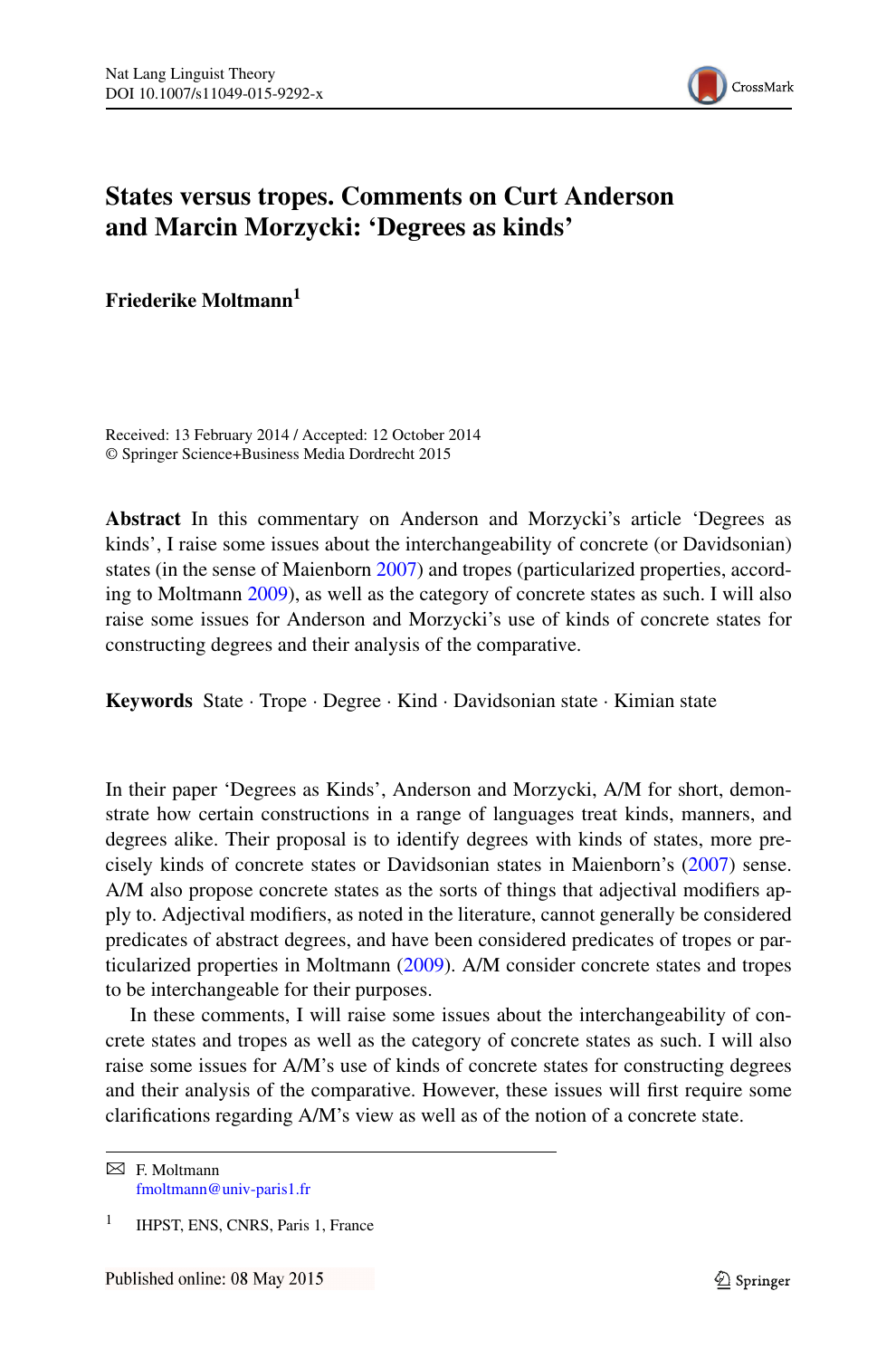## <span id="page-1-0"></span>**1 Anderson and Morzycki's account as degrees as kinds of concrete states**

A/M propose that degrees be identified with kinds of concrete states. Their main motivation comes from expressions in a range of different languages that treat degrees on a par with kinds and manners. The modifier *so* in German is such an expression, as A/M mention. I will add to A/M's generalizations that *so* goes together with the wh-word *wie* 'how', in the three below:

- (1) a. Hans ist so groß wie Maria. John is so tall how Mary 'John is as tall as Mary.'
	- b. so ein Hund wie Fido so a dog how Fido 'such a dog as Fido'
	- c. Hans hat so gearbeitet wie Maria. John has so worked how Mary 'John has worked like Mary.'

<span id="page-1-1"></span>Example ([1a](#page-1-0)) is a standard phrasal equative construction comparing what is generally regarded as degrees. Examples ([1](#page-1-0)b) and [\(1](#page-1-0)c) are equative constructions comparing kinds in ([1b](#page-1-0)) and manners in ([1c](#page-1-0)). Without the *wie*-phrase, *so* can have a deictic and a discourse-related interpretation, relating to a demonstrated or previously mentioned degree, kind or manner.

On A/M's analysis, *so* in ([1a](#page-1-0)) will involve reference to a kind, as informally below:

(2) For some kind k, for some state s, *tall* (s, John) & s realizes k & *how Mary*(k)

This analysis applies to  $(1c)$  $(1c)$  $(1c)$  in the same way since manners are identified with kinds of events. Degrees are identified with kinds as well, certain kinds of concrete states, namely what A/M call 'degree kinds'.

Another motivation for A/M to make use of concrete states for the semantics of adjectives is the sorts of modifiers that can apply to adjectives. Modifiers of adjectives like *visibly*, *astonishingly*, *uniformly*, and *fatally* can hardly be considered predicates of abstract degrees, but apply to entities involving a particular quality and causal role. This was also one of the main motivations for using tropes instead of degrees for the semantics of adjectives in Moltmann [\(2009](#page-12-1)). Tropes as particularized properties in individuals involve a particular manifestation of a property in an individual, play causal roles, and act as objects of perception.

A/M do not see much of a difference between concrete states and tropes and prefer concrete states over tropes because they consider states the better established ontological category, given the widespread acceptance of the Davidsonian view of events in contemporary semantics. Whether the category of states is better established than that of tropes is of course a highly perspectival matter. Tropes were considered one of the four categories of being in Aristotle's *Categories* (substances, secondary substances, and qualities being the other three categories), and the category of tropes had subsequently been taken for granted in Aristotelian metaphysics, throughout the Middle Ages (Ockham, Aquinus), early modern philosophy (Locke, Spinoza), up to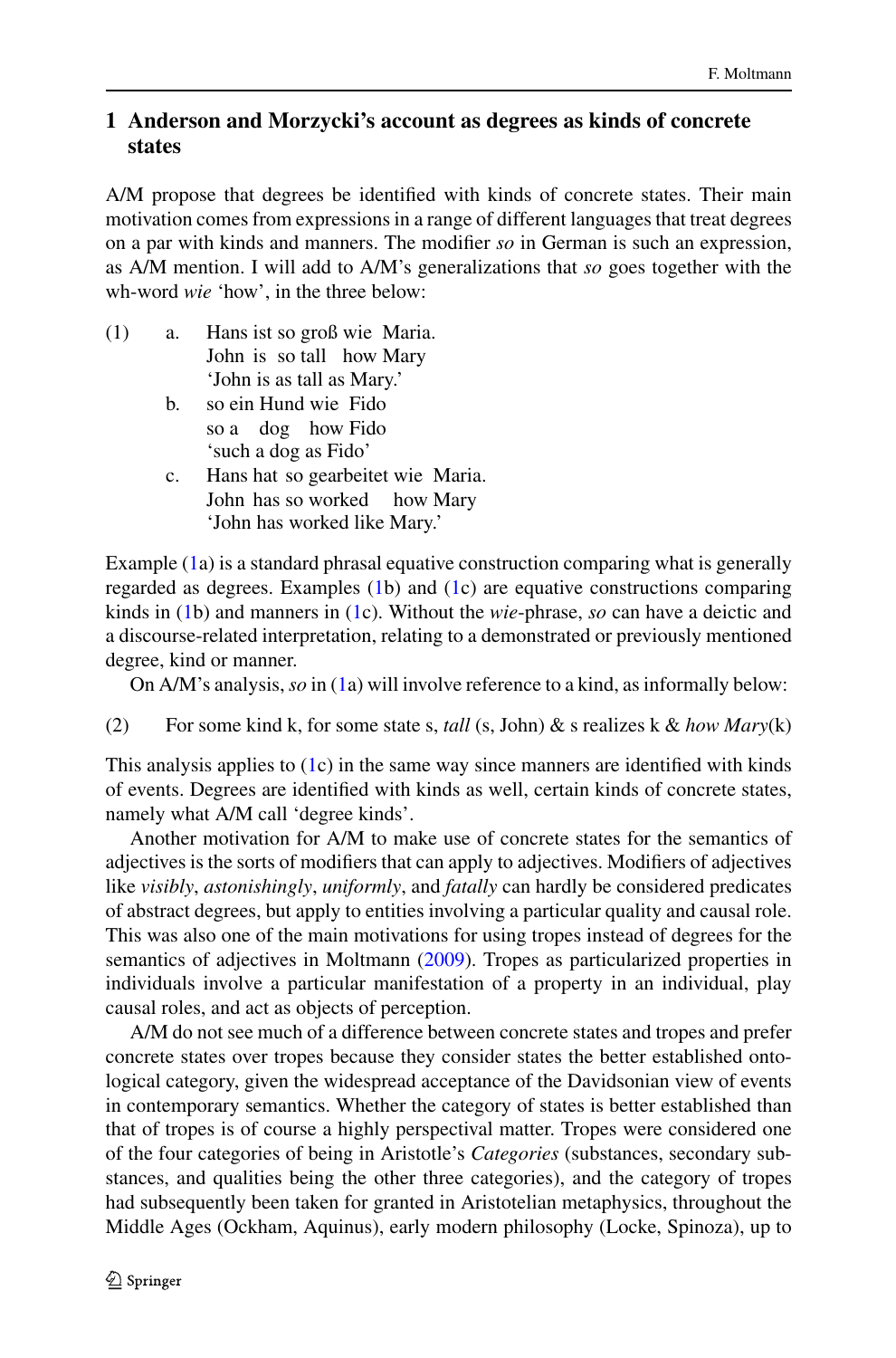contemporary Neo-Aristotelian metaphysics (Lowe [2006](#page-12-2)) as well as the more radical trope-based one-category ontologies (Williams [1953;](#page-12-3) Campbell [1990](#page-12-4)).

In what follows, I will first clarify the distinction between concrete and abstract states, which is crucial for A/M's account, but which A/M make not very explicit. Then I will raise a number of issues for their analysis. The first concerns attributing to kinds of concrete states the role of degrees; the second concerns the semantics of comparatives and equatives that A/M propose; the third concerns the ontological distinction between concrete states and tropes and differences in semantic behavior between terms referring to states and terms referring to tropes; a final issue concerns general doubts about the notion of a concrete state as such which have been put forward in the recent semantic literature.

#### **2 The distinction between concrete states and abstract states**

A/M say little about the notion of a concrete state they use, and they take it to be interchangeable with the notion of a trope for their purposes. I think the difference between tropes and concrete states is more significant than A/M take it to be. Therefore, some clarifications are needed about how the notion of a concrete state is used in the recent semantic literature.

Concrete states contrast with abstract states. The distinction between concrete and abstract states is due to Maienborn [\(2005](#page-12-5), [2007](#page-12-0)), who calls the two sorts of states 'Davidsonian states' and 'Kimian states'. The distinction for her is motivated by the different behavior of two classes of stative verbs with respect to modifiers. Abstract state verbs, as I will call them, disallow a range of adverbial modifiers, displaying what Katz [\(2003](#page-12-6)) calls the 'Stative Adverb Gap'. They disallow location modifiers, manner modifiers, instrumentals, and comitatives. Most stative verbs belong to this class, including measure verbs such as *weigh*, verbs of comparison such as *resemble*, verbs of possession such as *own*, and mental state verbs such as *know*. Predicates describing concrete states include verbs of body position and posture (*sit*, *stand, sleep, kneel*) and verbs of 'internal causation' (*glow, shimmer*) (Maienborn [2005](#page-12-5), [2007;](#page-12-0) Rothmayr [2009](#page-12-7)). The sentences below illustrate the different behavior of abstract state verbs and concrete state verbs with respect to location modifiers, manner modi-fiers, comitatives, and instrumentals:<sup>[1](#page-2-0)</sup>

- <span id="page-2-0"></span>(3) a. ???John weighs 100 kilos in Germany.
	- b. ???John owns the horse in Germany.
	- c. ???John knows French in Munich.
- (4) a. John was standing in the room.
	- b. John slept in the house.

<sup>&</sup>lt;sup>1</sup>There are a number of verbs that allow for both an eventive and an abstract-state interpretation and thus pattern in both ways, for example *surround, obstruct* or *threaten* (Rothmayr [2009\)](#page-12-7). Moreover, adverbials may become acceptable with abstract state verbs on a derivative interpretation (Maienborn [2007\)](#page-12-0).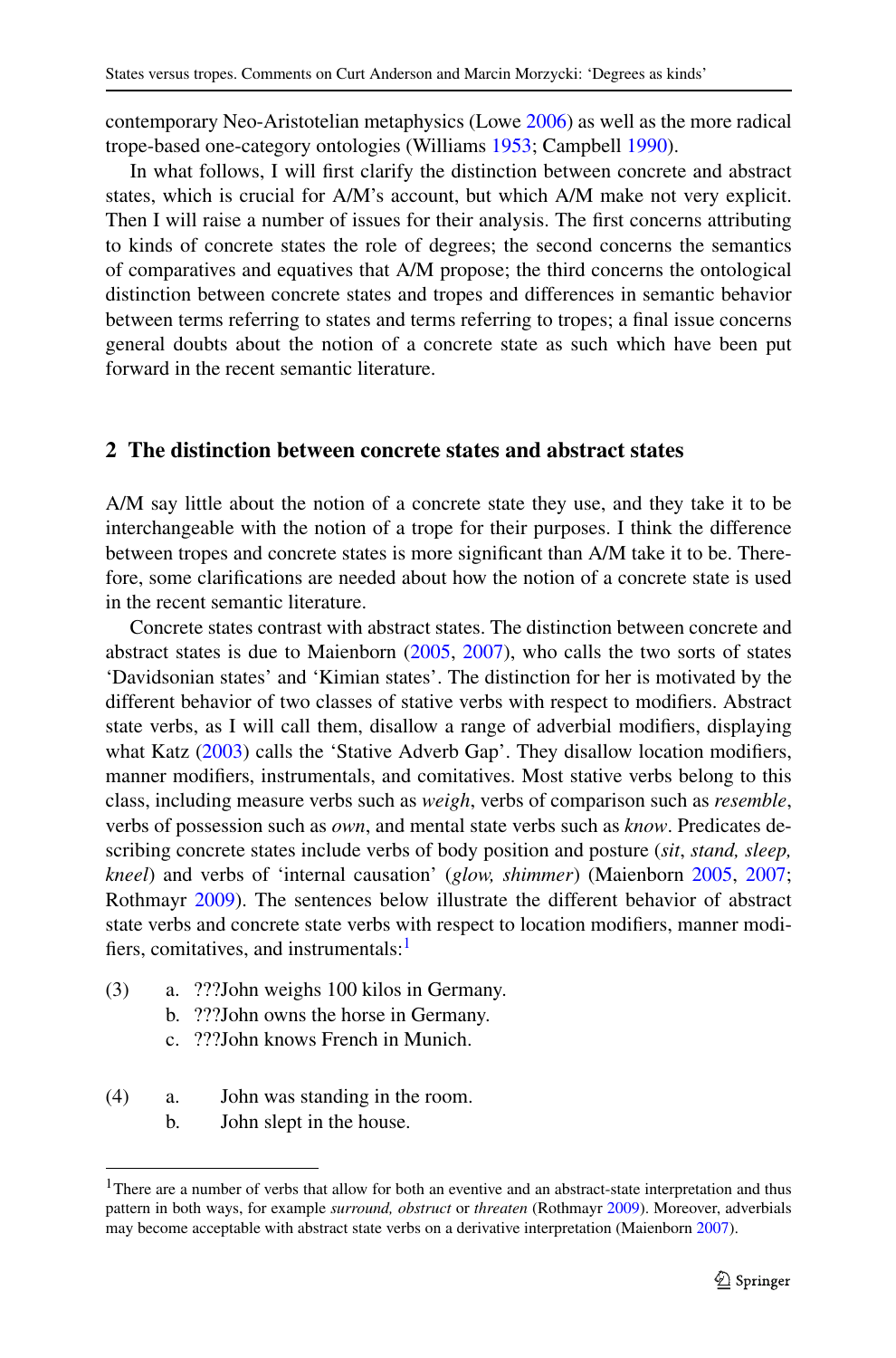- (5) a. ∗ John weighs 100 kilos with difficulty.
	- b. ∗ John owns the horse with effort.
	- c. ??John knows French in an unusual way.
- (6) a. John was standing in an unusual way. b. John stood at the table with difficulty.
- (7) a. ??John knows French with Mary. b. ??John owns the house with a pencil.
- (8) a. John was standing with Sue.
	- b. John was standing with a cane.

Moreover, abstract-state verbs, unlike concrete-state verbs, cannot form infinitival complements of perception verbs (Maienborn [2005](#page-12-5), [2007](#page-12-0)):

- (9) a. ???John saw Bill weigh 100 kilo.
	- b. ???John saw Bill own the house.
	- c. ???Mary saw John resemble his father.
	- d. ???Mary heard John know French.

Katz [\(2003](#page-12-6)) takes the Stative Adverb Gap as evidence that stative verbs lack an event argument position entirely. By contrast, Maienborn [\(2005](#page-12-5), [2007](#page-12-0)) attributes the inability of stative verbs to take the relevant modifiers and act as complements of perception verbs to the particular nature of abstract states that, for her, are the event arguments of those verbs. The motivations for her position are first that stative verbs do accept some adverbial modifiers, for example temporal modifiers, and second that abstract state verbs allow anaphoric reference to the state described (as in *John once owned a car. That did not last very long*). Maienborn argues that abstract states simply do not have the sorts of properties that the relevant modifiers would attribute, such as a spatial location, causal relations, being objects of perception, and involving a particular qualitative manifestation. The reason is, Maienborn argues, that abstract states are states as conceived on a Kimian account of events (Kim [1976\)](#page-12-8). Kim's account consists in stating identity and existence conditions for events, as entities obtained from a property, an object, and a time, by a function *f* as below:

- (10) a. For a property *P*, an object *o*, and a time *t*, the event  $f(P, o, t)$  exists iff *P* holds of *o* at *t*.
	- b. For properties *P* and *P'*, objects  $o$  and  $o'$ , and times  $t$  and  $t'$ , if *f*(*P*,*o*,*t*) and *f*(*P'*,*o'*,*t'*) exist, then *f*(*P*,*o*,*t*) = *f*(*P'*,*o'*,*t'*) iff  $P = P', o = o', t = t'.$

This account introduces events by 'abstraction', by specifying their properties, in particular time-relative existence conditions and identity conditions. An entity introduced in that way could not have any other properties than are derivable from the way they are introduced, though of course they can be the object of mental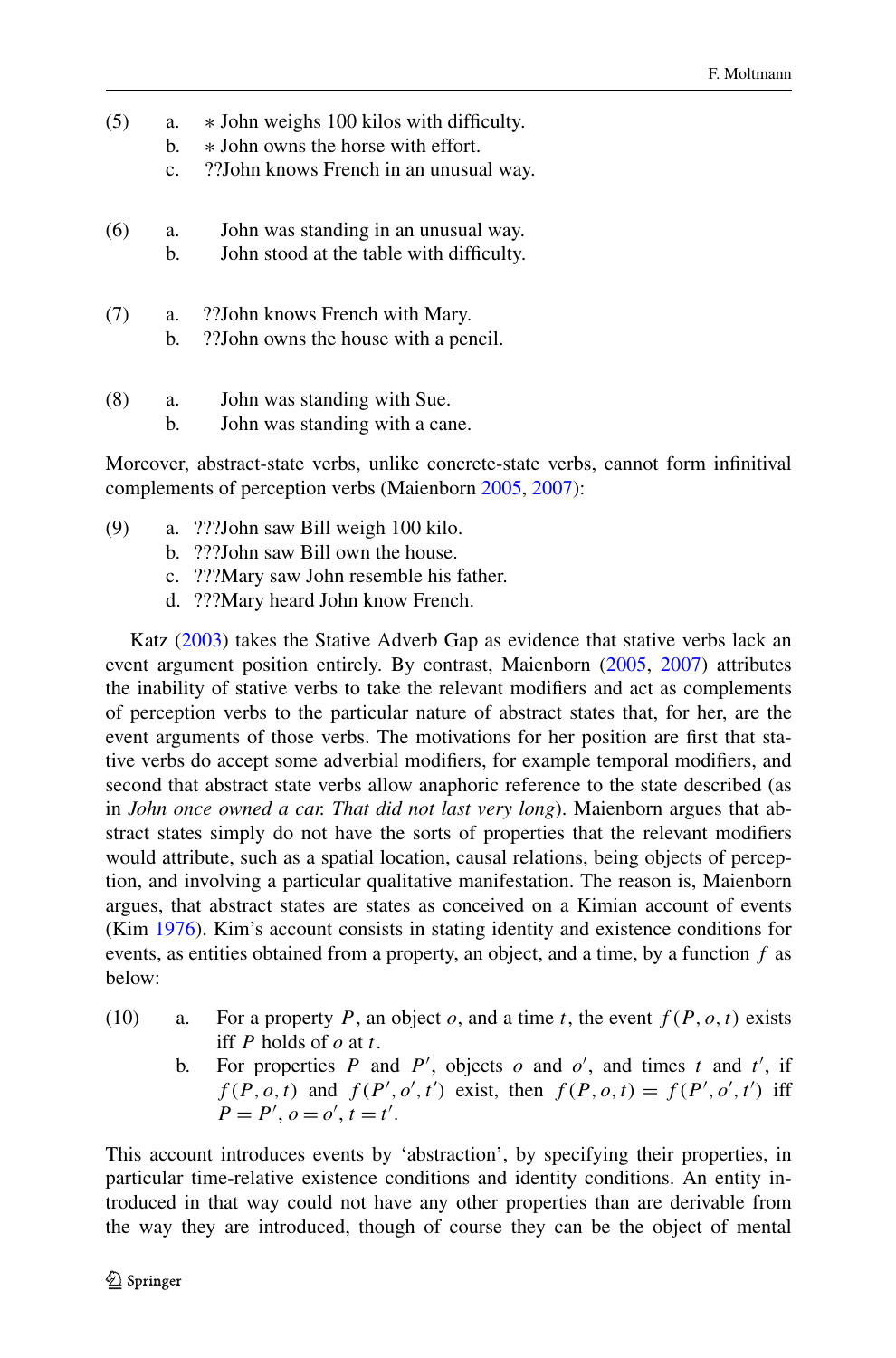attitudes. This means that Kimian events could not even have the properties that concrete objects have, such as a spatial location or a particular realization, or enter causal relations. It is generally agreed that Kim's account is not particularly suited as an account of events, but it appears to give the right notion of an abstract state.

By contrast, concrete states, for Maienborn, fall under a Davidsonian conception of events (Davidson [1967](#page-12-9)), just like events themselves of course. This means that concrete states are relatively independent of the description used and thus involve a particular realization, have a location, enter causal relations, and can act as objects of perception.

An important fact is that abstract-state predicates include the combination copula *be*+ adjective, for short *be* + A (Maienborn [2005](#page-12-5), [2007](#page-12-0)). *Be* + A resists the relevant classes of modifiers and cannot form infinitival complements of perception verbs:

- (11) a. ???John was hungry in front of the refrigerator. b. ??John was nervous in Munich.
- (12) ???John was nervous with trembling hands.
- (13) ??John was strong with difficulty.
- (14) ??John was strong with Mary.
- (15) a. ???Mary saw John be hungry.
	- b. ???Mary saw Sue be beautiful.

This means that the event argument of  $be + A$  is not the same as that of the adjective A, which must be concrete, given the range of adjectival modifiers that generally can apply.

## **3 Issues about degrees as kinds of concrete states**

For A/M, kinds of concrete states make up degrees. But not any kind of concrete state makes up a degree, only kinds do whose property correlate is a degree property. A/M assume that degree properties are the distinguished properties of concrete states. This is, on their view, why constructions involving kind reference generally pick out degree kinds when applied to the concrete states described by adjectives.

## **3.1 Degrees as kinds?**

A/M take constructions such as *so wie* to call for a unified account of degrees, manners, and kinds. A/M do not provide other evidence, though, that degrees or manners behave as kinds in the Carlsonian sense, namely by displaying the typical kind readings with different predicates, such as individual-level and stage-level predicates and by accepting typical kind predicates such as *widespread* or *common*.

Manners do in fact act as kinds, namely as referents of NPs with *way* or *manner*. German manner-referring terms even show a link to the *so wie*-construction in that they can be modified by *wie*-clauses: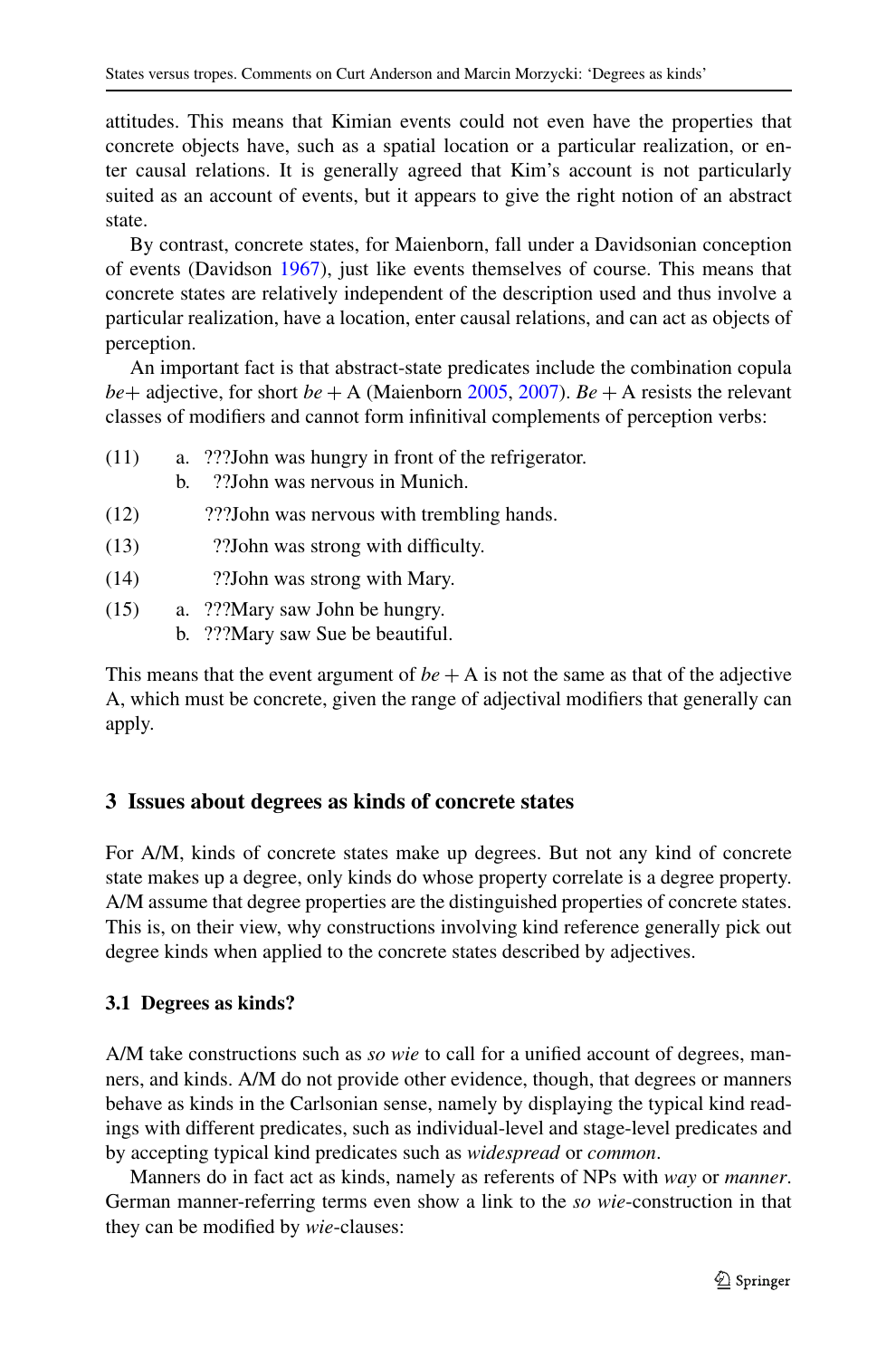(16) Hans hat John has worked in the way and manner in der Art und Weise gearbeitet wie Maria. how Mary 'John has worked like Mary.'

*In die Art und Weise, wie* 'in the manner in which' is of course synonymous to *so, wie*. The examples below illustrate the kind status of definite NPs with *Art* or *Weise*, allowing for typical kind predicates and displaying an existential reading with stagelevel predicates:

| (17) | а. | Die Art, wie Hans arbeitet, ist weitverbreitet. |
|------|----|-------------------------------------------------|
|      |    | the way how John works is widespread            |
|      |    | 'The way in which John works is widespread.'    |

b. Maria hat noch nie die Art beobachtet, wie Hans tanzt. Mary has never observed the way how John dances 'Mary has never observed the way how John dances.'

German *wie*-phrases can in fact also modify kind terms of the sort of bare plurals and mass nouns:

- (18) a. Hunde wie Fido dogs how Fido 'dogs like Fido'
	- b. Wasser wie in Paris sollte man nicht trinken. water how in Paris should one not drink 'Water like in Paris one should not drink.'

Degrees in contrast to manners do not seem to behave like kinds when acting as referents of degree-referring terms. Terms like *the degree of John's success* and *the extent of Mary's anger* do not act as kind terms, displaying kind-related readings of predicates:

- (19) a. The degree of John's success is common. b. ???I have never witnessed the degree of John's success.
- (20) a. ???The extent of Mary's anger is widespread
	- b. I have never encountered the extent of Mary's anger.

Note also that in German, degree-referring terms do not take *wie-*clauses, but only *zu dem*-clauses, unlike kind-referring and manner-referring terms:

(21) a. ???der Grad, wie hart Hans arbeitet the degree how hard John works b. ???das Maß, the measure how / to which John revenges himself wie Hans sich rächt 'the measure to which John revenges himself' c. das Maß, the measure to which John revenges himself zu dem Hans sich rächt 'the measure to which John revenges himself'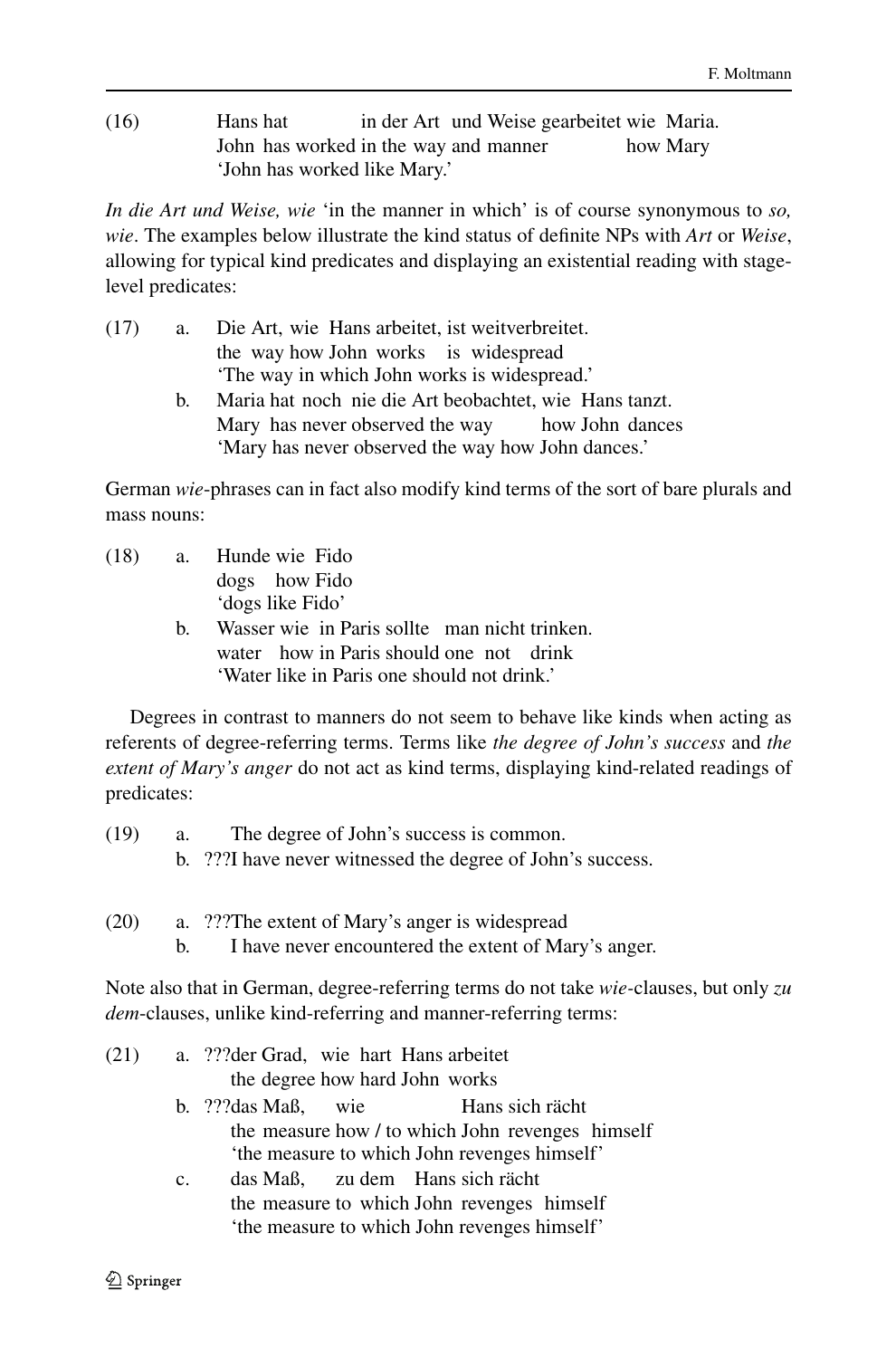In fact, *the degree of John's success* and *the extent of Mary's anger* more plausibly refer to entities particular to John and Mary, namely tropes of a certain sort, 'quantitative tropes' (Campbell [1990;](#page-12-4) Moltmann [2009](#page-12-1), [2013a,](#page-12-10) [2013b](#page-12-11)). One particular degree term of the same sort is *the number of planets*, which, as I argued in Moltmann [\(2013a,](#page-12-10) [2013b\)](#page-12-11), refers to a number trope, a plurality 'reduced to' the one respect of how many in the plurality there are. Numbers might also be viewed as 'kinds of pluralities', kinds whose instances are pluralities of a certain number. But this is not how natural language chooses the referent of *the number of* N.

If kinds of states are not the referents of explicit degree-referring expressions, this puts some caution on attributing to kinds of states other roles of degrees, such as their apparent role in the semantics of comparatives.

## **3.2 Degree-related properties as the distinguished properties of concrete states?**

<span id="page-6-0"></span>One puzzle that the analysis in [\(2](#page-1-1)) raises is why *so* picks out only degree kinds of concrete states, a constraint that appears to generalize across languages that have the construction. A/M introduce a notion of a distinguished property of types of entities in order to derive the constraint. Degree properties, for them, are the distinguished properties of concrete states, whereas manner properties are the distinguished properties of events. *So* would be subject to the constraint that it can only apply to kinds whose property correlates are distinguished properties.

There is a serious problem with assigning degree properties to concrete states as their distinguished properties. Verbs that are supposed to describe concrete states exhibit the manner reading with German *so*, not the degree reading, in contrast to adjectives with a similar meaning:

<span id="page-6-2"></span><span id="page-6-1"></span>

| (22) | a. | Hans lebt so wie Maria.<br>John lives so how Mary |
|------|----|---------------------------------------------------|
|      |    | 'John lives like Mary.'                           |
|      | b. | Hans ist so lebendig wie Maria.                   |
|      |    | John is so alive how Mary                         |
|      |    | 'John is as alive as Mary.'                       |
| (23) | a. | Hans wacht<br>so wie Maria.                       |
|      |    | John stays awake so how Mary                      |
|      |    | 'John stays awake in the way Mary does.'          |
|      | b. | Hans ist so wach wie Maria.                       |
|      |    | John is so awake how Mary                         |
|      |    | 'John is as awake as Mary.'                       |

(24) a. Diese Linie krümmt sich so wie diese. this line bends so how this 'This line bends like this one.'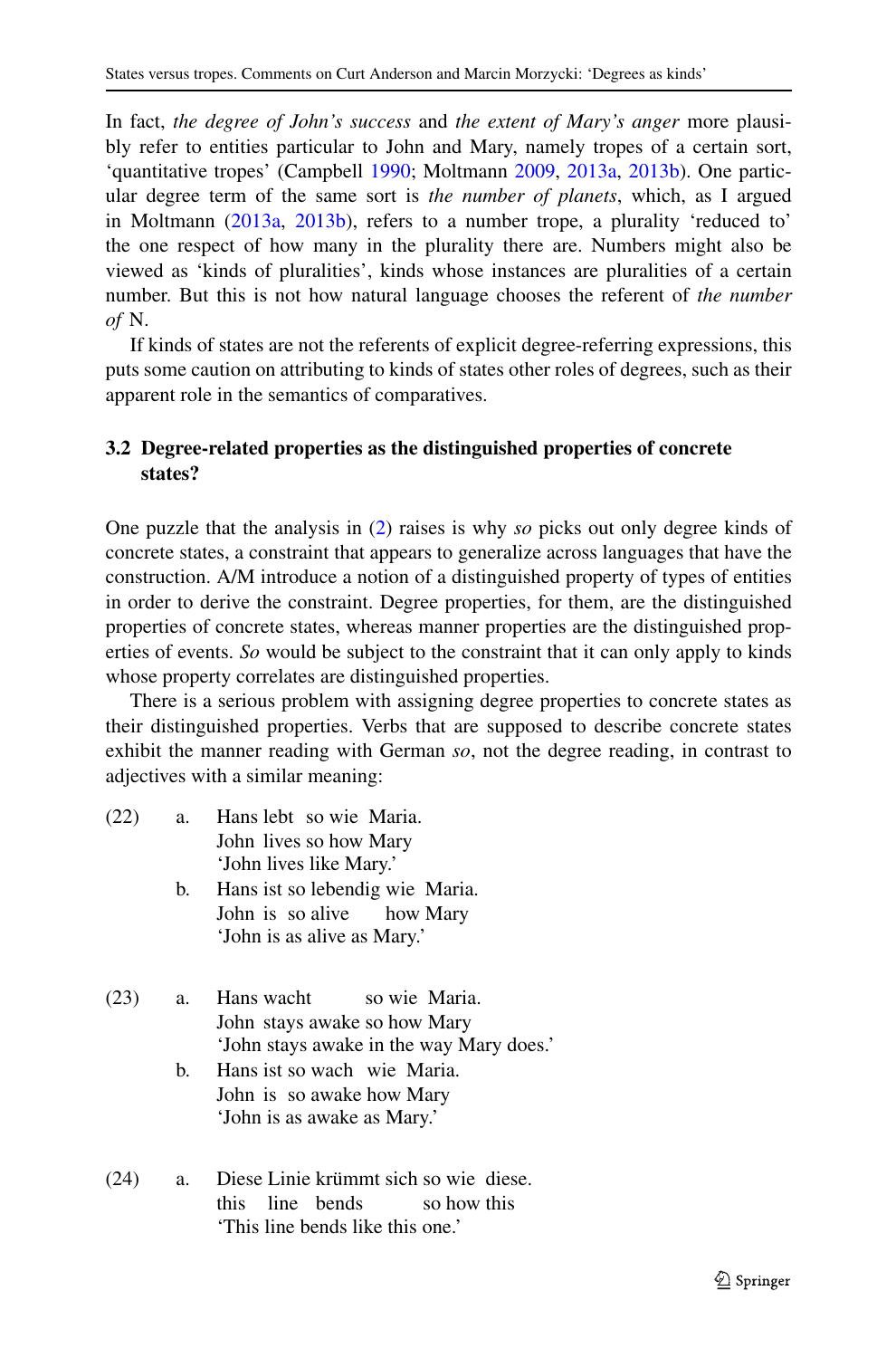- <span id="page-7-0"></span>b. Diese Linie ist so krumm wie diese. this line is so bent how this 'This line is as bent as that.'
- (25) a. Maria sieht so wie Hans. Maria sees so how John 'Mary sees like John.'
	- b. Maria ist so blind wie Hans, Maria is so blind how John. 'Mary is as blind as John.'

*So* in the a-examples compares the way the described state is realized, whereas in the b-examples *so* compares the degree to which individuals instantiate a property. Thus, [\(22](#page-6-0)a) describes the way John lives, whereas ([22b](#page-6-0)) describes to what extent he is alive, no matter his way of living. Example [\(23](#page-6-1)a) describes the way John stays awake, whereas  $(23b)$  $(23b)$  describes the degree to which he is awake. Example  $(24a)$  $(24a)$  $(24a)$ describes how the line is bent, whereas [\(24](#page-6-2)b) describes to what extent it is bent, no matter how. ([25a](#page-7-0)) describes the way in which Mary can see (with glasses or contact lenses, say), whereas [\(25](#page-7-0)b) compares the degree of her blindness. (Example [\(25](#page-7-0)b) cannot compare the kind of Mary's blindness to John's, let's say color blindness as opposed to total blindness.)

This means that the degree-related reading of *so* is not triggered by the concrete states that *so* supposedly applies to. Rather it appears to be part of the constructional meaning of the equative, involving *so* as an adjectival modifier, just as degreerelatedness belongs to be the constructional meaning of the ordinary comparative. The degree-relatedness of the comparative and the equative in fact should be traced to ordering among states (or tropes) that gradable adjectives themselves specify, as will be discussed in Sect. [4.](#page-9-0) That is, *so* as an adjectival modifier would involve kinds of states that are equivalent relative to the ordering specified by the adjectives. *So* when modifying verbs cannot pick out such kinds because verbs do not specify an ordering among concrete states (or tropes) (Moltmann [2009](#page-12-1), [2013b\)](#page-12-11).

<span id="page-7-2"></span><span id="page-7-1"></span>There is a further piece of evidence for that view and that comes from the different readings of German *wie* 'how' and *so* 'so' in the position modifying the copula and in the position modifying the adjectives:

- <span id="page-7-3"></span> $(26)$  a. 'I bin erstaunt wie Hans talentiert ist. am amazed how John is talented.'
	- b. Ich bin erstaunt wie Hans talentiert ist. 'I am amazed how talented John is.'
- (27) a. Wie Hans glücklich ist! 'How John is happy!'
	- b. How happy John is! 'How John is happy!'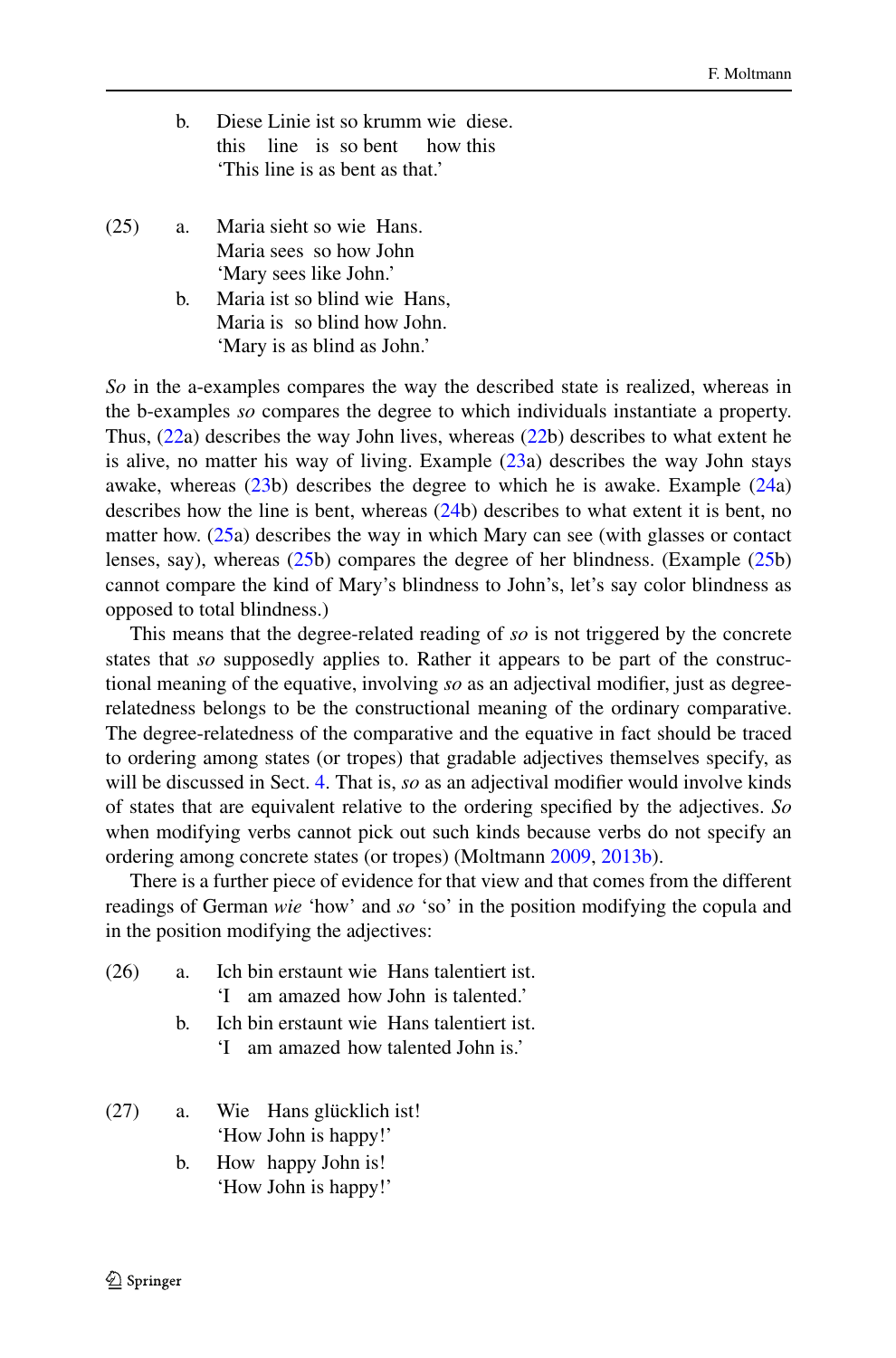- $(28)$  a. so is John happy ist Hans glücklich. 'That way, John is happy.'
	- b. Hans ist so glücklich. John is so happy 'John is so happy.'

Whereas ([26a](#page-7-1)) can describe the speaker's amazement at the kind of John's talent, [\(26](#page-7-1)b) can describe only amazement at the extent of John's talent. Similarly, ([27a](#page-7-2)) and ([28a](#page-7-3)) about the way in which John is happy, whereas ([27b](#page-7-2)) is about the extent to which he is happy. German *wie* and *so* in adverbial position act as manner modifiers with  $be + A$  (perhaps obtaining a derivative reading since  $be + A$  is not supposed to have a concrete state argument). By contrast, when modifying adjectives, *wie* and *so* act as degree modifiers.

It is interesting to note that German also has comparative constructions expressing a comparison of manners, of the equative sort with *ähnlich, wie* 'similarly to' and of the comparative sort with *anders als* 'differently than' (Moltmann [2009,](#page-12-1) Fn. 13):

| (29) | a. | Hans ist ähnlich talentiert wie Maria.           |
|------|----|--------------------------------------------------|
|      |    | John is similarly talented how Mary              |
|      |    | 'John is talented in a similar way as Mary.'     |
|      | h. | Hans ist anders talentiert als Maria.            |
|      |    | John is differently talented than Mary           |
|      |    | 'John is talented in a different way than Mary.' |
|      |    |                                                  |

Here the modifiers convey relations of qualitative similarity and difference, which is not the relation of degree-related ordering that should be part of the meaning of the adjective.

To conclude, the restriction to 'degree kinds' cannot be a restriction tied to tropes or concrete states as such, nor is it a restriction on *so* or *wie* in general. Rather it needs to be traced to the contribution of the adjective in the construction in question.

## **3.3 The identification of degree kinds**

There is also a general problem with the identification of degree kinds. A/M illustrate degree kinds of height with properties like 'being ten meters tall'. The problem is that a degree property such as being ten meters tall is individuated by a degree, the standard meter as well as the number ten. Degree properties presuppose a notion of a degree, with the measure function that goes along with it. A/M say nothing about how concrete states could make up a degree kind independently of a measurement. Now this may not be that big a problem if the claim is that degrees are needed only in the formulation of degree properties and do not play a role as objects in the semantic structure of sentence (in contrast to concrete states and kinds of them). However, it is well-known that gradable adjectives need not come with an established measure system. In fact, most adjectives don't, for example *happy, strong*, and *light*. Adjectives that come with a measure system, adjectives of size and weight, form a rather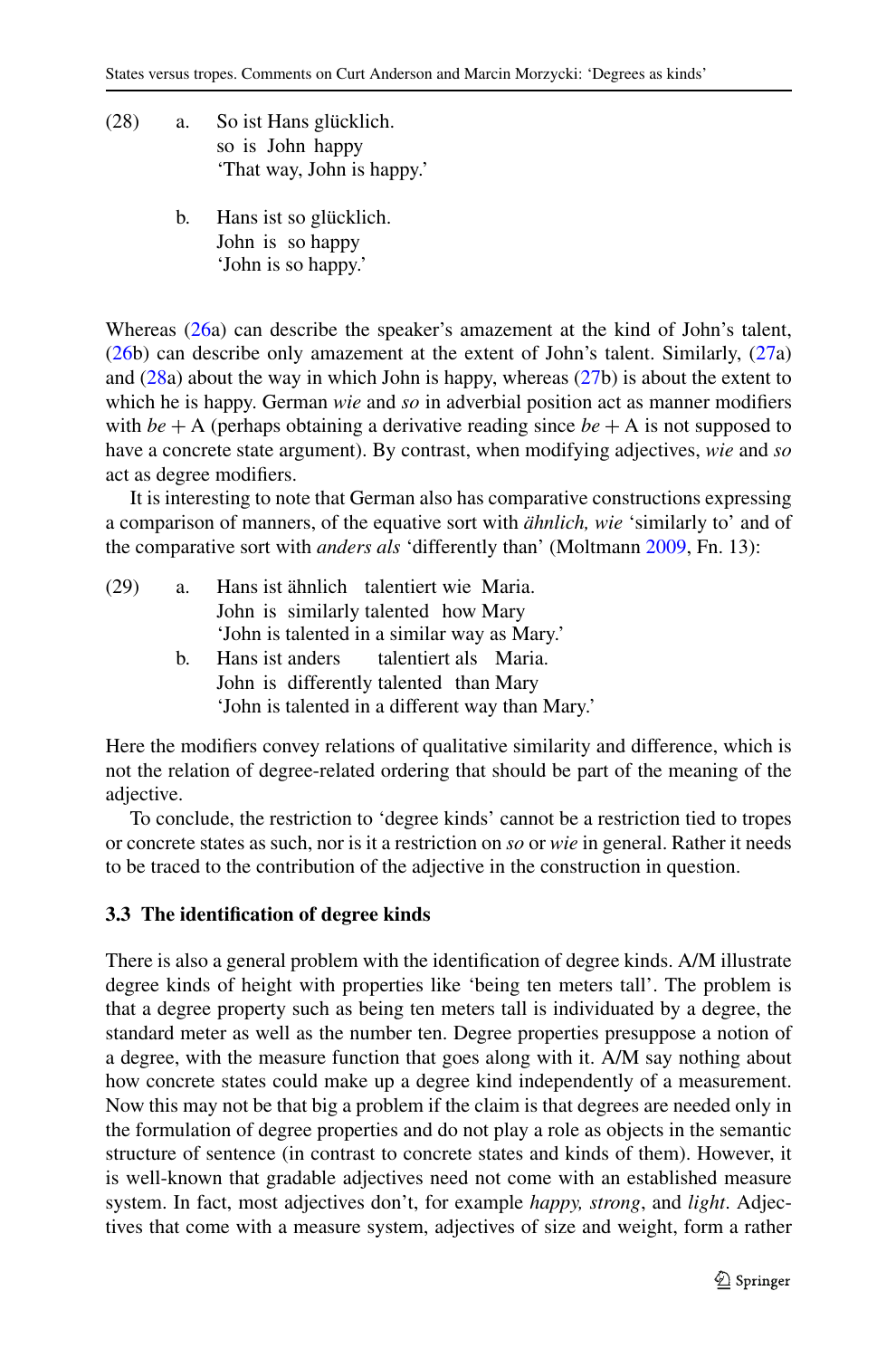<span id="page-9-0"></span>small subclass of gradable adjectives. Given A/M's view, it remains entirely mysterious how degree kinds are identified among concrete states of happiness, strength, or lightness.

<span id="page-9-2"></span>Degree kinds presuppose some form of measurement and thus degrees as objects in a representation system[.2](#page-9-1)

#### **4 Issues concerning the semantics of gradable adjectives**

The semantics of comparatives and equatives that A/M propose faces what I called the 'Problem of Direction' in the context of a similar trope-based analysis (Moltmann [2009\)](#page-12-1). A/M's analysis of comparatives as in ([30a](#page-9-2)) amounts, informally, to ([30b](#page-9-2)):

- (30) a. John is taller than Mary.
	- b. There is a degree kind  $k$  that is realized by a state  $s$  such that tall( $s$ , John) and a degree kind  $k'$  that is realized by a state  $s'$  of such that tall( $s'$ , Mary) and  $k' < k$ .

<span id="page-9-3"></span>Since ([30a](#page-9-2)) does not in fact imply that John is tall or Mary is tall, *tall* in [\(30b](#page-9-2)) needs to be understood not as the actual positive but as conveying a more neutral concept of 'having a height'. The problem for A/M's analysis in [\(30](#page-9-2)b) concerns the 'greater than'-relation *<*. This problem, the Problem of Direction, arises with the application of positive and negative adjectives in a pair of polar adjectives to seemingly identical concrete state or tropes. Take the concrete states or tropes of 'strength' that are compared in [\(31](#page-9-3)a):

(31) a. John is stronger than Mary.

These states or tropes would be the very same as are compared in [\(31b](#page-9-3)):

(31) b. John is weaker than Mary.

Of course only one of the two sentences can be true. But if the comparative morpheme -*er* expresses the 'greater than'-relation in both cases and the relation compares two states or tropes as such, then  $(31a)$  $(31a)$  $(31a)$  would imply  $(31b)$  $(31b)$  and vice versa. Note that this would also be the case if the comparative compares kinds of concrete states (or kinds of tropes).

<span id="page-9-1"></span>For this reason, the 'greater than'-relation involved in comparatives should better be considered an ordering specified by the gradable adjective itself, as I have argued in Moltmann [\(2009](#page-12-1)). That is, gradable adjectives do not just describe tropes or states that are then compared as to which is 'greater than' the other. Rather gradable adjectives are fundamentally relational in nature specifying an ordering relation among tropes or states. Gradable adjectives do not just describe tropes or states of a particular sort to which a 'greater than'-relation applies that is expressed by the comparative morpheme, but rather they themselves convey a 'comparative concept' (Moltmann [2009\)](#page-12-1).

<sup>&</sup>lt;sup>2</sup>Note that the trope-based account of positive and comparative adjectives in Moltmann [\(2009](#page-12-1)) does not deny reference to degrees as such. Rather the claim is that degrees are not involved in the semantics of constructions not involving explicit reference to them.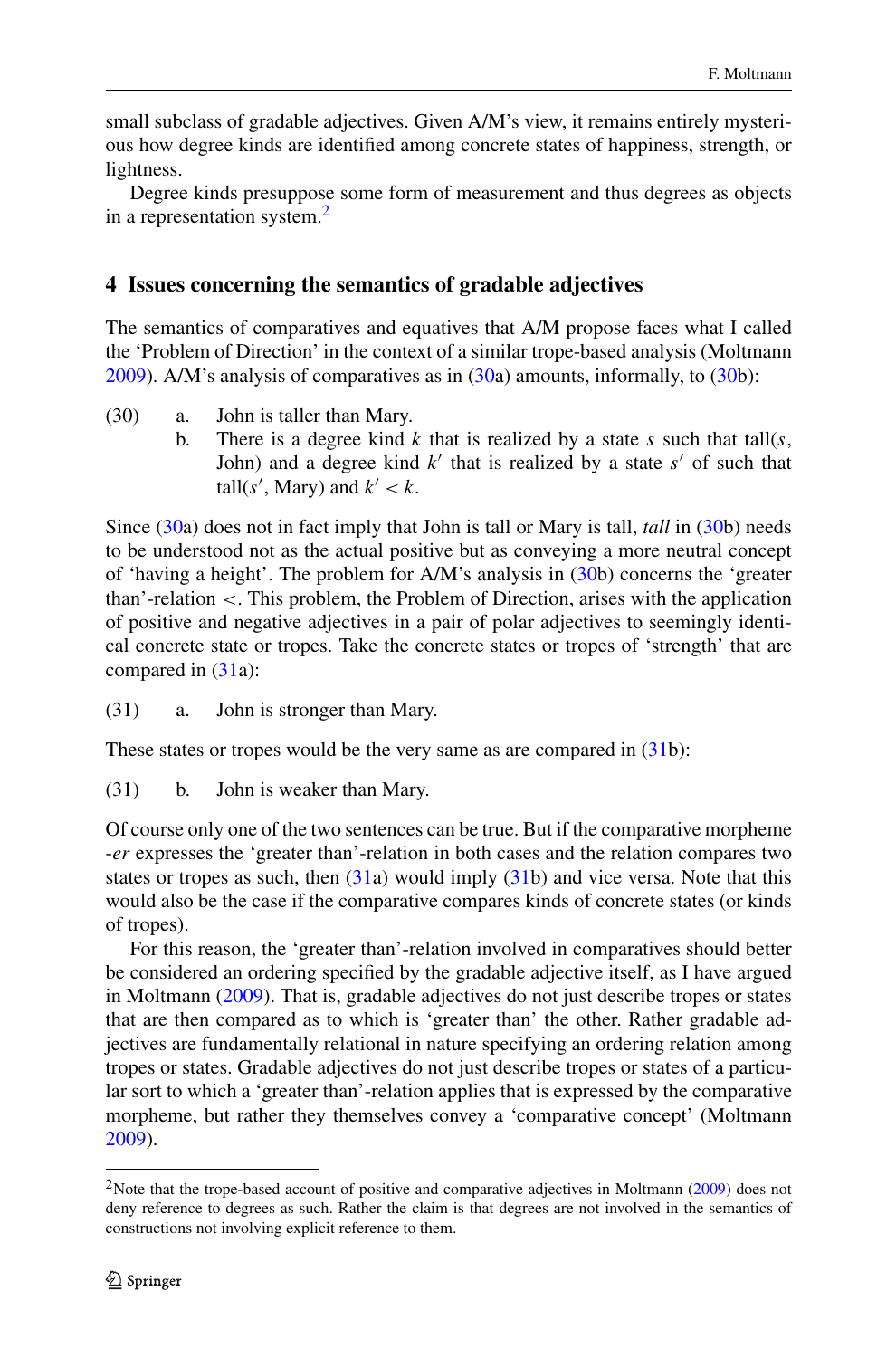# **5 Explicit reference to states and to tropes**

As already mentioned, A/M take it that the choice between concrete states and tropes is rather arbitrary for the purpose of the semantics of adjectival modifiers and for modeling degrees as kinds of particulars. Concrete states and tropes in fact appear to share the relevant properties that make them suited for the two roles: they involve a particular manifestation of a property, they are in space and time, they can enter causal relations, and they both arguably form kinds.

However, tropes and states in the way they have been discussed in the philosophical literature differ in a number of respects, and they differ not only with respect to properties attributed to them in particular philosophical contexts. Their differences are also reflected in the semantic behavior of terms making explicit reference to them. Terms for tropes generally are NPs with adjective nominalizations as head of the sort *Socrates' wisdom* or *the wisdom of Socrates*(examples of tropes throughout the philosophical literature are of that sort). By contrast, state-referring terms generally involve gerunds, as in *Socrates' being wise* or *the state of Socrates' being wise* (Moltmann [2007\)](#page-12-12).

<span id="page-10-0"></span>One important characteristic of tropes that they do not share with states is their similarity relations. Two tropes are similar just in case they manifest the same property and they are exactly similar if they manifest the same natural, or better fully specific property. Thus, two tropes of tallness are similar, and two tropes instantiating being two meters tall are exactly similar. The way tropes enter similarity relations was one of the main motivations for more recent trope-based nominalist theories of universals (Williams [1953;](#page-12-3) Woltersdorff [1970](#page-12-13); Campbell [1990\)](#page-12-4). Tropes permit dispensing with properties as abstract objects, namely by identifying (natural) properties with classes of exactly similar tropes and properties with classes of similar tropes. The way tropes enter similarity relations is also reflected linguistically, in the applicability of *is the same as*, which expresses close or exact similarity and not, like the *be* of identity, numerical identity. Thus [\(32a](#page-10-0)) states that the two pillows share a particular kind of softness; by contrast, [\(32](#page-10-0)b) states the identity of two distinct tropes and thus must be false:

- (32) a. The softness of the first pillow is the same as the softness of the second pillow.
	- b. The softness of the first pillow is the softness of the second pillow.

States do not enter similarity relations in the way tropes do. Two states involving the very same property, but different individuals are not considered exactly or closely similar. This is reflected in the application of *the same as* in the sentence below, which can only be false:

(33) The first pillow's being soft is the same as the second pillow's being soft.

The application of *the same as* also does not give evidence for concrete states being exactly similar in case they realize the same degree:

- (34) a. John's weighing something is the same as Joe's weighing something.
	- b. John's weighing fifty kilo is the same as Joe's weighing fifty kilo.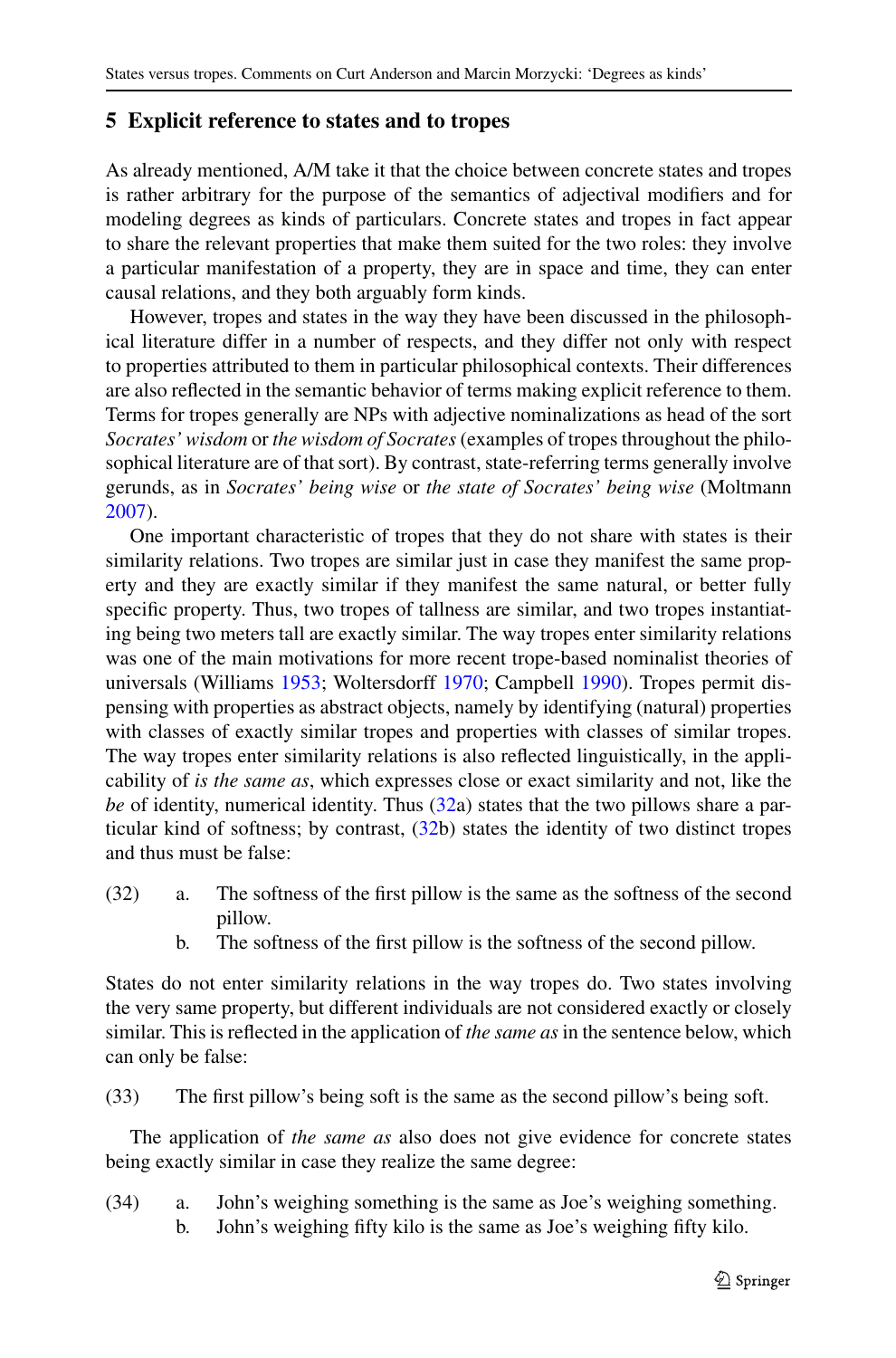Again, such sentences just sound false. By contrast, quantitative tropes naturally enter relations of exact similarity just in case they correspond to the same degree:

(35) John's weight is the same as Joe's.

A further indication that concrete states do not exhibit a particular connection to degrees is the inapplicability of measure predicates such as *fifty kilo*. Measure predicates are applicable to trope-referring terms, but not state-referring terms:

- <span id="page-11-0"></span>(36) a. John's weight is fifty kilo.
	- b. ???John's weighing something is fifty kilo.
	- c. ???John's weighing fifty kilo is fifty kilo.

There is another difference between tropes and concrete states, which concerns their spatial location. Concrete states should have a spatial location, since concrete state verbs allow for spatial modifiers, as in  $(37a)$  $(37a)$  $(37a)$ . By contrast, spatial modifiers are not generally applicable to tropes, even if their bearers are located in space, as in [\(37](#page-11-0)b) (Moltmann [2013b](#page-12-11)):

- (37) a. John was sitting in the room.
	- b. ???John's heaviness in the room

Tropes as referents of trope-referring terms thus differ in a number of respects from concrete states. Whereas natural language appears to make trope-referring terms systematically available in the form of adjective nominalizations, it does not really display concrete-state-referring terms. Predicates of the form *be*+A, for an adjective A, take abstract states as arguments, and gerunds of the form *John's being* A will refer to those same states (Moltmann [2007\)](#page-12-12). Concrete states could only be the referents of nominalizations of concrete state verbs, if there even are any (see Sect. [6\)](#page-11-1). The absence of concrete-state-referring terms should be a serious worry for a semantic approach to adjectives based on concrete states. Deverbal nominalizations serve to form terms referring to Davidsonian event argument of the underlying verb. Similarly deadjectival nominalizations should serve to form terms referring to the implicit arguments of adjectives, but these are tropes, not concrete states.<sup>[3](#page-11-2)</sup>

#### <span id="page-11-1"></span>**6 Issues about the notion of a concrete state**

<span id="page-11-2"></span>There is also a general question about the need for concrete states for the semantics of verbs. Rothmayr [\(2009](#page-12-7)) recently argued that all verbs for which concrete states had originally been invoked count in fact either as abstract-state verbs or as eventive verbs, making a category of concrete states dispensable. Thus, Rothmayr argues that position verbs like *stand, lie* or *sit* count as abstract-state verbs when taking a location modifier (*John stood at the table*, *John sat in the corner*). On a posture reading (*John sat rather than stood*), Rothmayr argues, they in fact take an event argument, an

<sup>3</sup>Not all adjective nominalizations simply pick up the trope arguments of the adjective. *Length* and *width* do; but *tallness* and *heaviness* describe more complex tropes quasi-relational tropes which instantiate the property of being greater than the contextual standard in a height trope or weight trope (Moltmann [2009](#page-12-1)).